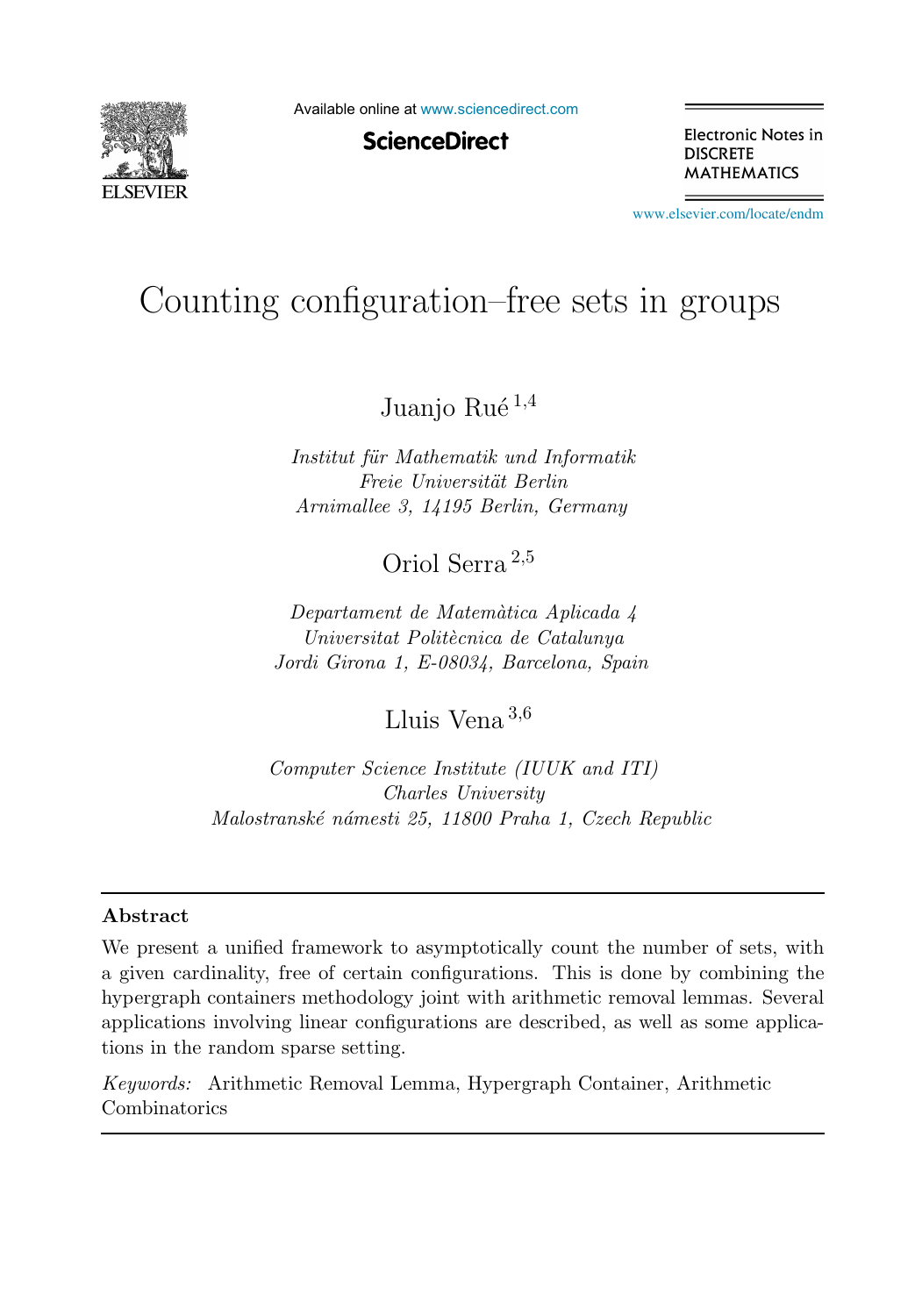# 1 Introduction

The study of sparse (and probabilistic) analogues of well-known results in extremal combinatorics have become a very active area of research in extremal and random combinatorics (see e.g. the survey by Conlon [\[2\]](#page-7-0).) One starting point is the *Szemerédi Theorem* [\[23\]](#page-8-0) on the existence of arbitrarily long arithmetic progressions in sets of integers with positive upper density. This seminal result and the tools arising in its many proofs have been enormously influential in the development of modern discrete mathematics. Additionally, nowadays a large proportion of the research in additive combinatorics is inspired on these achievements.

Sparse analogues of Szemerédi Theorem started in Kohayakawa, Rödl and Luczack [\[10\]](#page-7-1) by giving the threshold probability for a random set of the integer interval  $[1, n]$  whose subsets of given density contain a.a.s. 3–term arithmetic progressions. The extension of the result to  $k$ –term arithmetic progressions was a breakthrough obtained independently, and by different methods, by Conlon and Gowers [\[3\]](#page-7-2) and by Schacht [\[19\]](#page-8-1).

Recently, the problem has found a new solution using combinatorial arguments independently by Saxton, and Thomason [\[18\]](#page-8-2) and by Balogh, Morris, and Samotij [\[1\]](#page-7-3). The approach in the above two papers is based on a methodology building on the structure of independent sets in hypergraphs. Hypergraphs containers (as it is named in [\[18\]](#page-8-2)) provides a general framework to attack a wide variety of problems, building on seminal results of Kleitman and Winston for graphs without cycles of length four [\[9\]](#page-7-4). The philosophy behind this method is that, for a wide variety of uniform hypergraphs which satisfy mild conditions, one can find a small collection of sets of vertices (which are called containers) which contain all independent sets of the given hypergraph, thus providing sensible upper bounds on the number of independent sets. By using appropriate models, solutions of systems of equations or configurations are represented by independent sets in hypergraphs leading to arithmetic appli-

<sup>1</sup> J. R. was partially supported by the FP7-PEOPLE-2013-CIG project *CountGraph* (ref. 630749), the DFG within the research training group *Methods for Discrete Structures* (GRK1408), the collateral PROCOPE-DAAD project *RanConGraph* (ref. 57134837) and the *Berlin Mathematical School*.<br><sup>2</sup> O.S. was supported by the Spanish Research Council under project MTM2011-28800-

C02-01.

<sup>3</sup> L. V. was supported by the ERC-CZ project *CORES* (ref. LL1201).

<sup>4</sup> Email: jrue@zedat.fu-berlin.de

<sup>5</sup> Email: oriol.serra@upc.edu

<sup>6</sup> Email: lluis.vena@gmail.com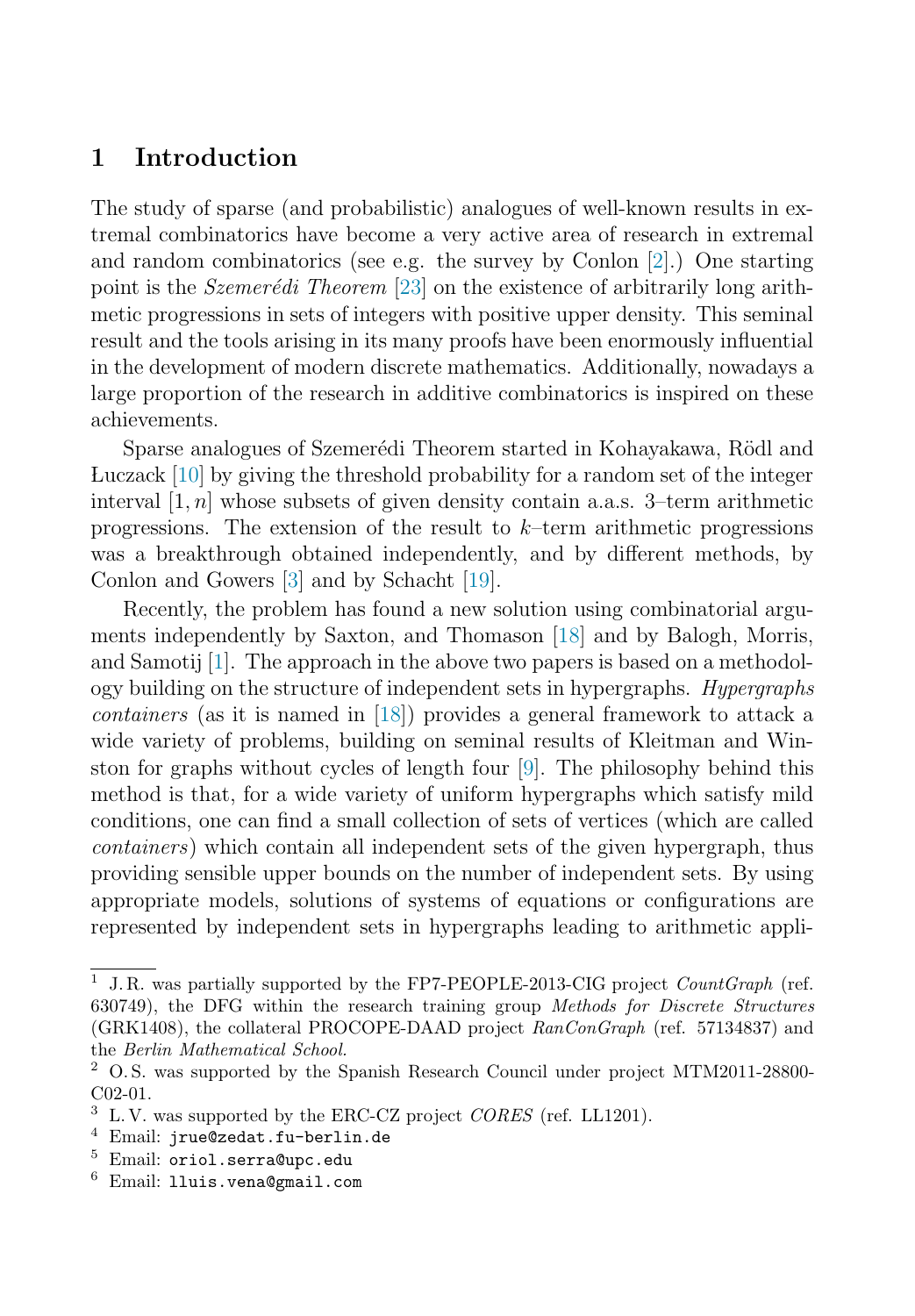cations of the containers approach.

In addition to important applications in combinatorics, the two papers above mentioned also contain arithmetic applications, providing in particular a new proof of the sparse Szemerédi Theorem. One important ingredient of these proofs, explicitely exposed in [\[1\]](#page-7-3), is the so-called Varnavides Theorem [\[25\]](#page-8-3). This is the robust counterpart of Szemerédi Theorem: once a set has positive density, it does not only have one but a positive proportion of the total number of  $k$ -term arithmetic progressions. Nowadays there is a rich theory dealing with this type of results, which are rephrased under the name of *Arithmetic* Removal Lemmas. The idea behind them can be traced back to the proof of Roth's Theorem by Ruzsa and Szemerédi [\[17\]](#page-8-4) and was formulated by Green  $[8]$ for a linear equation in an abelian group by using methods of Fourier analysis. The picture was complemented independently by Shapira  $[20]$  and by Král, Serra and Vena [\[13\]](#page-7-6) by proving a removal lemma for linear systems in the integers. These results have been extended in several directions, including arithmetic removal lemmas for a single equation in non-abelian groups, for linear systems over finite fields and for integer linear systems over finite abelian groups (see [\[12](#page-7-7)[,20,](#page-8-5)[13](#page-7-6)[,14\]](#page-7-8)).

These extensions of Green's Arithmetic Removal Lemma provide proofs of the Szemerédi Theorem in general abelian groups (see also Szegedy's [\[22\]](#page-8-6)), but cannot handle the robust versions of the multidimensional Szemerédi Theorem (see for instance Solymosi's [\[21\]](#page-8-7) on Furstenberg and Katznelson's [\[7\]](#page-7-9)) or, more generally, the appearance and enumeration of finite configurations in dense subsets in abelian groups (as seen in Tao [\[24,](#page-8-8) Theorem B.1]). As a consequence, the above mentioned arithmetic removal lemmas cannot be used to show the sparse counterparts of these results (see [\[1](#page-7-3)[,3,](#page-7-2)[19\]](#page-8-1)).

In this work we develop a general framework to analyze these problems by combining the containers methodology together with robust versions of arithmetic removal lemmas that encompass those previously mentioned finite configurations in abelian groups [\[26,](#page-8-9) Theorem 2].

The main tool is Theorem [3.1](#page-4-0) (Section [3\)](#page-4-1) which provides an abstract counting result for the number of sets which are free of given systems of configurations in groups (see Section [2](#page-3-0) for the definitions and terminology.) Section [4](#page-5-0) contains the main contribution of the work. We describe applications of the general framework provided by Theorem [3.1](#page-4-0) to natural examples of configurations in abelian groups as well as solutions of single equations in nonabelian groups. The configurations studied are novel and a consequence of arithmetic removal lemmas from homomorphisms over groups (see [\[26\]](#page-8-9)).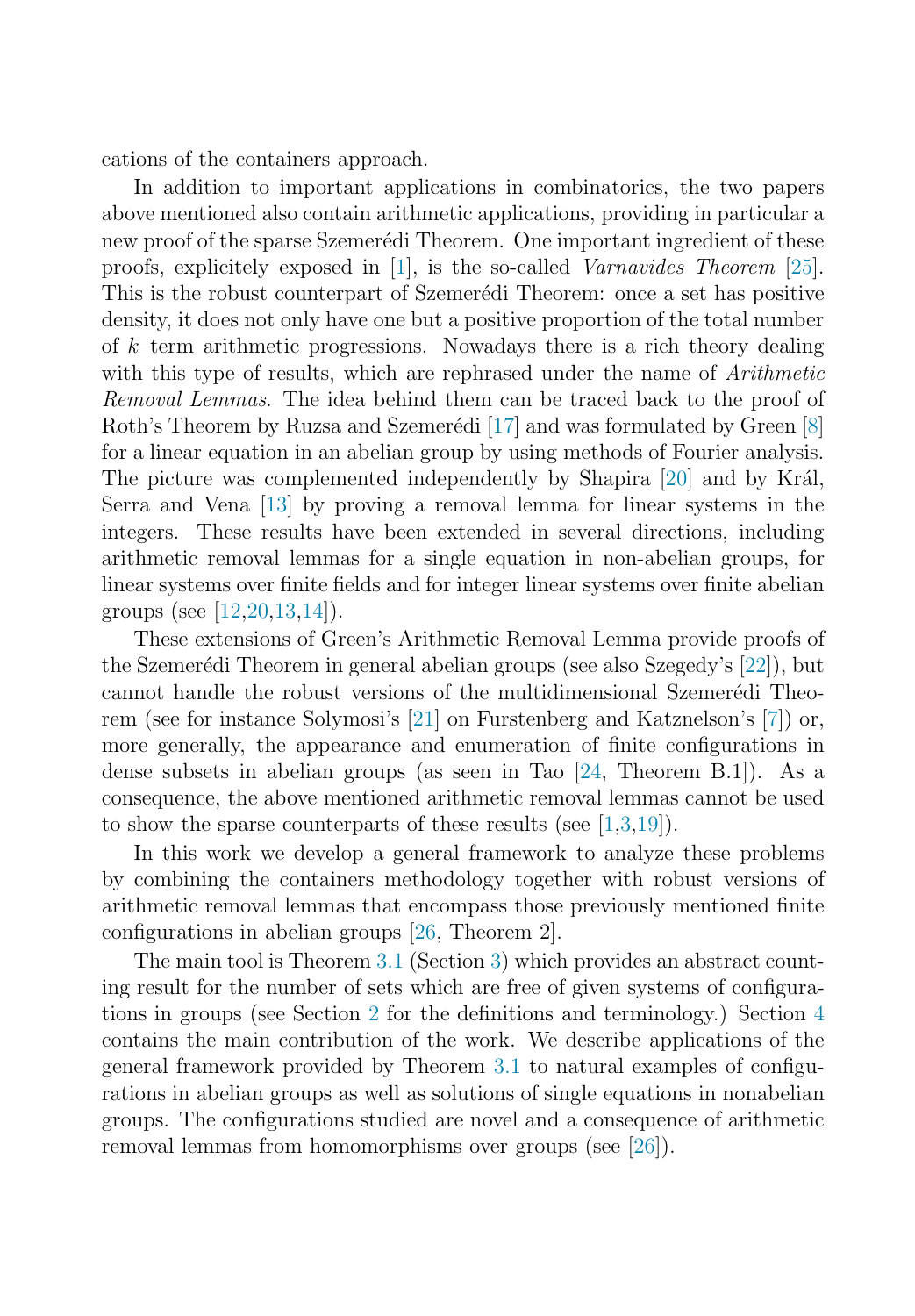## <span id="page-3-0"></span>2 Definitions: system of configurations

Let us give the main notion we study.

**Definition 2.1** [System of configurations] Let k be a positive integer, let G be a finite set and let A be a map from  $G^k = G \times \cdots \times G$  to  $\{0, 1\}$ . Then the pair  $(A, G)$  is said to be a *system of configurations* of degree k. We say that  $(g_1, \ldots, g_k) \in G^k$  is a solution of the system if  $A(g_1, \ldots, g_k) = 1$ . We write  $S(A, G) = A^{-1}(1)$  for the solution set.

We also denote by  $S^j(A, G)$  the subset of  $S(A, G)$  where the solutions  $\mathbf{g} =$  $(g_1, \ldots, g_k)$  have j different values, namely, the set  $\{g_1, \ldots, g_k\}$  has cardinality j.

For a given set  $S = \{s_1, \ldots, s_m\} \subset [k]$ , let  $\pi_S$  denote the projection  $\pi_S : G^k \to G^m$  with  $(g_1, \ldots, g_k) \mapsto (g_{s_1}, \ldots, g_{s_m})$ . In other words,  $\pi_S$  keeps the coordinates indexed by the elements in S. For  $i \in [k]$ , let us define the *i*-th  $(A, G)$ -degree of freedom as the following quantity associated to the configuration system  $(A, G)$ :

$$
\alpha_i = \max_{\substack{B \subset [k] \\ |B|=i}} \max_{(x_1,\ldots,x_i) \in G^i} \left[ S(A,G) \cap \pi_B^{-1}(x_1,\ldots,x_i) \right].
$$

Additionally, we define the *restricted i-th*  $(A, G)$ -degree of freedom as the quantity

$$
\alpha_i^k = \max_{\substack{B \subset [k] \\ |B| = i}} \max_{(x_1, \dots, x_i) \in G^i} \left[ S^k(A, G) \cap \pi_B^{-1}(x_1, \dots, x_i) \right].
$$

The following definition is inspired by Varnavides Theorem [\[25\]](#page-8-3), which gives a robust version of Roth's Theorem [\[15\]](#page-7-10):

Definition 2.2 [Varnavides property, V-property] The system of configurations  $(A, G)$  of degree k is said to fulfill the Varnavides property, or V-property, with function  $\gamma$  if, for every  $\epsilon > 0$ , there exists a  $\gamma = \gamma(\epsilon, A) > 0$  such that, for any  $B \subset G$  with  $|B| \geq \epsilon |G|$ , then

$$
|B^k \cap S(A, G)| \geq \lfloor \gamma |S(A, G)| \rfloor.
$$

Given a set of indices I, a family of systems  $\{(A_i, G_i)\}_{i\in I}$  is said to satisfy the V-property if  $\gamma$  is the same function for each member of the family and only depends on  $\epsilon, \gamma = \gamma(\epsilon)$ .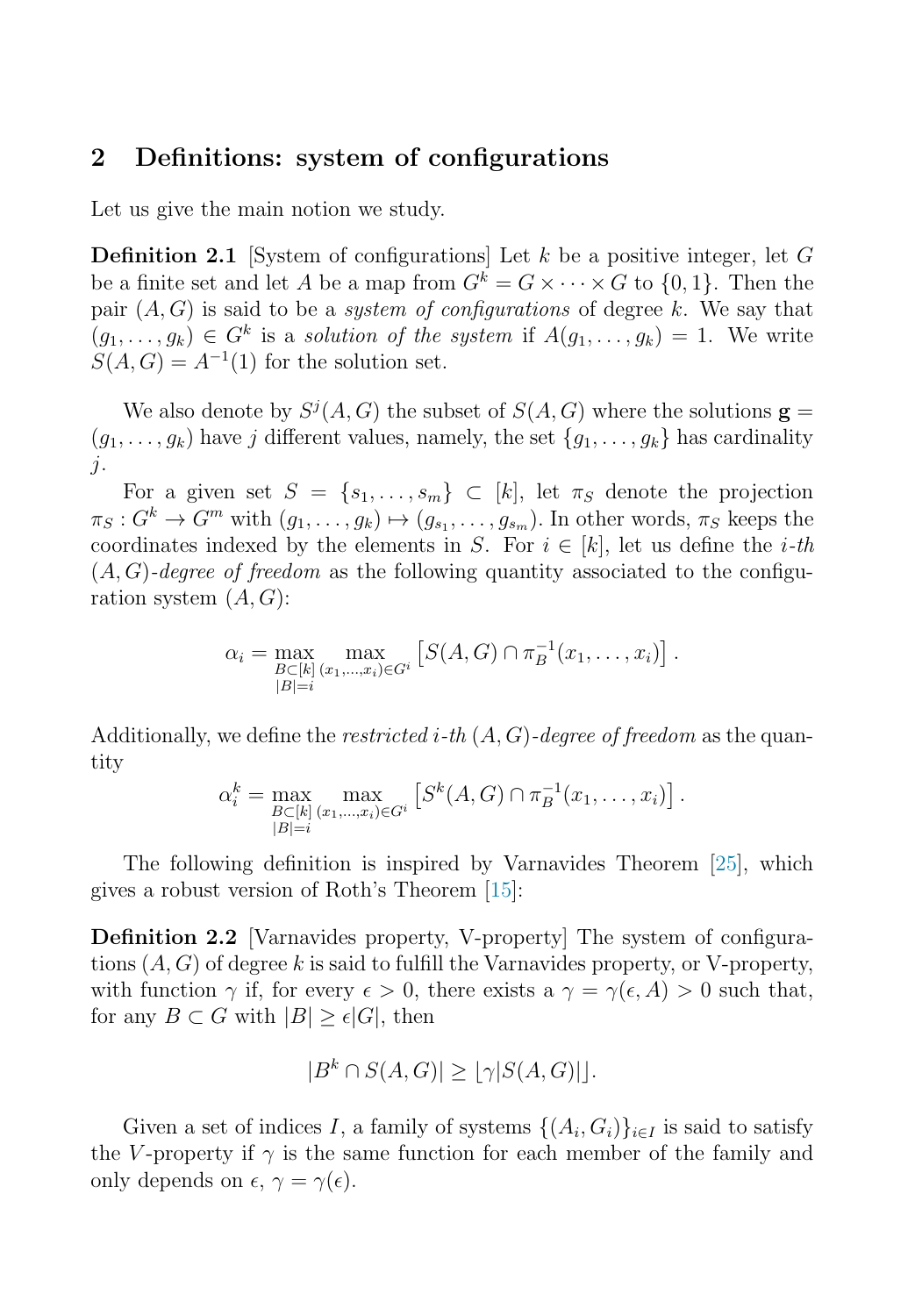#### <span id="page-4-1"></span><span id="page-4-0"></span>3 Main tool

Theorem [3.1](#page-4-0) represents a unified approach to count the number of solution– free sets for systems of configurations.

Theorem 3.1 (Counting independent sets for systems of configurations) Let k be a fixed positive integer and  $\delta > 0$ . Let  $(A, G)$  be a system of configurations of degree k satisfying the V-property with function  $\gamma = \gamma(\delta, A)$ . Write  $n = |G|$ . For each  $i \in [1, k]$ , let  $\alpha_i^k$  be the restricted i-th  $(A, G)$ -degree of freedom.

Assume that each subset of G with more than  $\frac{\delta n}{2}$  elements contains a configuration in  $S^k(A, G)$ . Assume that  $\xi = (\gamma - 1)|S(A, G)| + |S^k(A, G)| > 0$ . Then for each t such that

$$
t \ge C \frac{|G|}{\delta} \max_{\ell \in [2,k]} \left\{ \left( \frac{\alpha_{\ell}^{k}}{\alpha_{1}^{k}} \frac{1}{k} {k \choose l} \right)^{\frac{1}{l-1}} \right\} \text{ and } t \le \frac{\delta n}{2}
$$

where  $C = C(k, \epsilon, c)$  is the C appearing in [\[1,](#page-7-3) Theorem 2.2] evaluated at

$$
\epsilon = \frac{\xi}{|S^k(A, G)|} \text{ and } c = \alpha_1^k \frac{(k-1)! |G|}{|S^k(A, G)|},
$$

there are

$$
t\left[\frac{2e}{\delta^2}\right]^{\delta t}\binom{\delta n}{t}
$$

sets of size t with no solution in  $S^k(A, G)$ . If we assume that  $\delta = \min\{\beta/2, 1/40\},\$ then the bound can be rewritten as

$$
\binom{\beta n}{t}.
$$

Theorem [3.1](#page-4-0) reads as follows: given a system of configurations  $(A, G)$  satisfying the V-property and extra mild natural conditions, we can obtain upper bounds for the number of sets of a given cardinality with no configuration in  $S^k(A, G)$ .

The proof of Theorem [3.1](#page-4-0) involves the construction of an appropriate hypergraph in which the independent sets correspond to sets free of configurations of the given system  $(A, G)$ . The construction is set up to allow for an application of [\[1,](#page-7-3) Theorem 2.2].

Most of the system of configurations in the applications have some common features. Each example consists of a family of configuration systems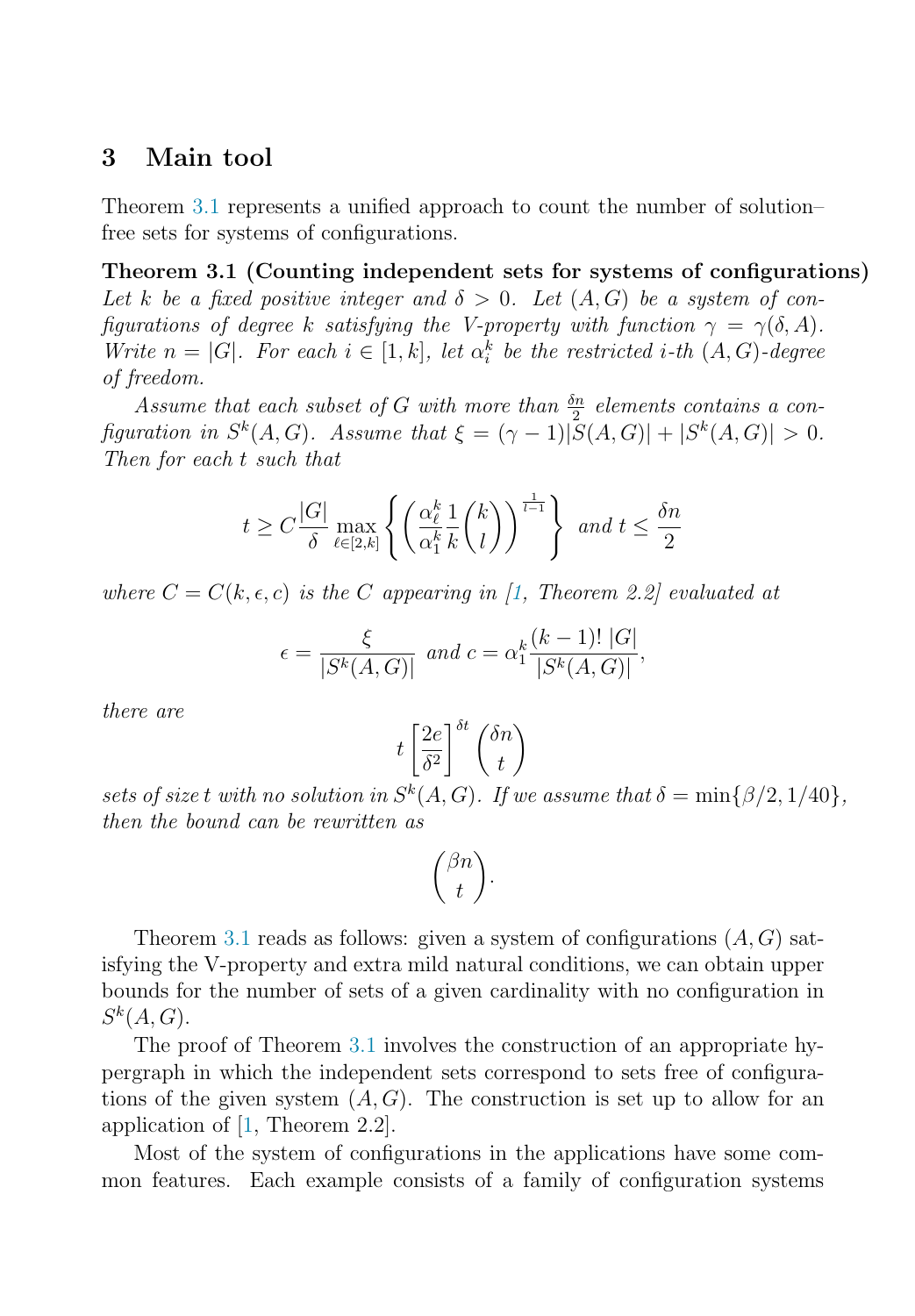${(A_i, G_i)}_{i \in \mathbb{N}}$  where each  $G_i$  is growing in size with i and  $\lim_{i \to \infty} |G_i|/|S(A, G_i)| =$ 0. We also require that  $\lim_{i\to\infty} \frac{|S^k(A, G_i)|}{|S(A, G_i)|} = 1$ , and

<span id="page-5-1"></span>
$$
\alpha_1^k \frac{(k-1)! \, |G_i|}{|S^k(A, G_i)|} \tag{1}
$$

<span id="page-5-0"></span>and  $\gamma(\delta, A_i)$  are, respectively, upper and lower bounded uniformly for the whole family. Condition  $(1)$  is technical and necessary in the proof of the Theorem [3.1.](#page-4-0) Observe that the condition  $\chi = (\gamma - 1)|S(A, G)| + |S^k(A, G)| > 0$ in the statement assures that the V-property ensures solutions in  $S^k(A, G)$ .

#### 4 Applications and further research

So far, authors have found results on the existence of configuration in subsets by studying systems of configurations arising from integer linear systems in  $[1, n]$  invariant by translations  $[19, 3]$  $[19, 3]$ , integer linear systems over abelian groups [\[18\]](#page-8-2) or linear systems over finite fields [\[18\]](#page-8-2). These generalize the case for kterm arithmetic progressions [\[1](#page-7-3)[,3](#page-7-2)[,20,](#page-8-5)[18\]](#page-8-2). One of the key ingredients in the proofs of these results that provides the V-property are arithmetic removal lemmas for the appropriate context, such as the ones found in [\[4](#page-7-11)[,8,](#page-7-5)[20,](#page-8-5)[14](#page-7-8)[,13\]](#page-7-6).

All these systems of configurations can be seen as prominent particular cases of homomorphisms of finite abelian groups, context in which an arithmetic removal lemma can be found in [\[26,](#page-8-9) Theorem 2]; these include linear homothetic-to-a-point configurations in products of finite abelian groups. The framework of homomorphisms also includes the configurations from the multidimensional Szemerédi setting  $[6,24]$  $[6,24]$ , some of which have been treated in [\[1,](#page-7-3)[19\]](#page-8-1).

<span id="page-5-2"></span>The following theorem illustrates an application of Theorem [3.1](#page-4-0) which can not be directly obtained form the previously existing tools.

Theorem 4.1 (Rectangles in abelian groups) Let  $\{G_i\}_{i\in\mathbb{N}}$  be a sequence of finite abelian groups,  $H_i, K_i$  subgroups of  $G_i$  and such that  $|H_i|, |K_i|, |G_i| \rightarrow$  $\infty$   $(i \rightarrow \infty)$ .

For each  $\delta > 0$  with  $\delta < 1/40$  there exist a  $C = C(\delta)$  and an i<sub>0</sub>, depending on the family  $\{G_i, H_i, K_i\}_{i\in\mathbb{N}}$  and on  $\delta$ , for which the following holds. Let

$$
S(A, G_i) = \{(x, x + a, x + b, x + a + b) \text{ with } x \in G_i, a \in H_i, b \in K_i\}
$$

be the set of configurations. Assume that  $\max\{|H_i|, |K_i|\} \leq (|S^k(A, G_i)|/|G_i|)^{2/3}$ .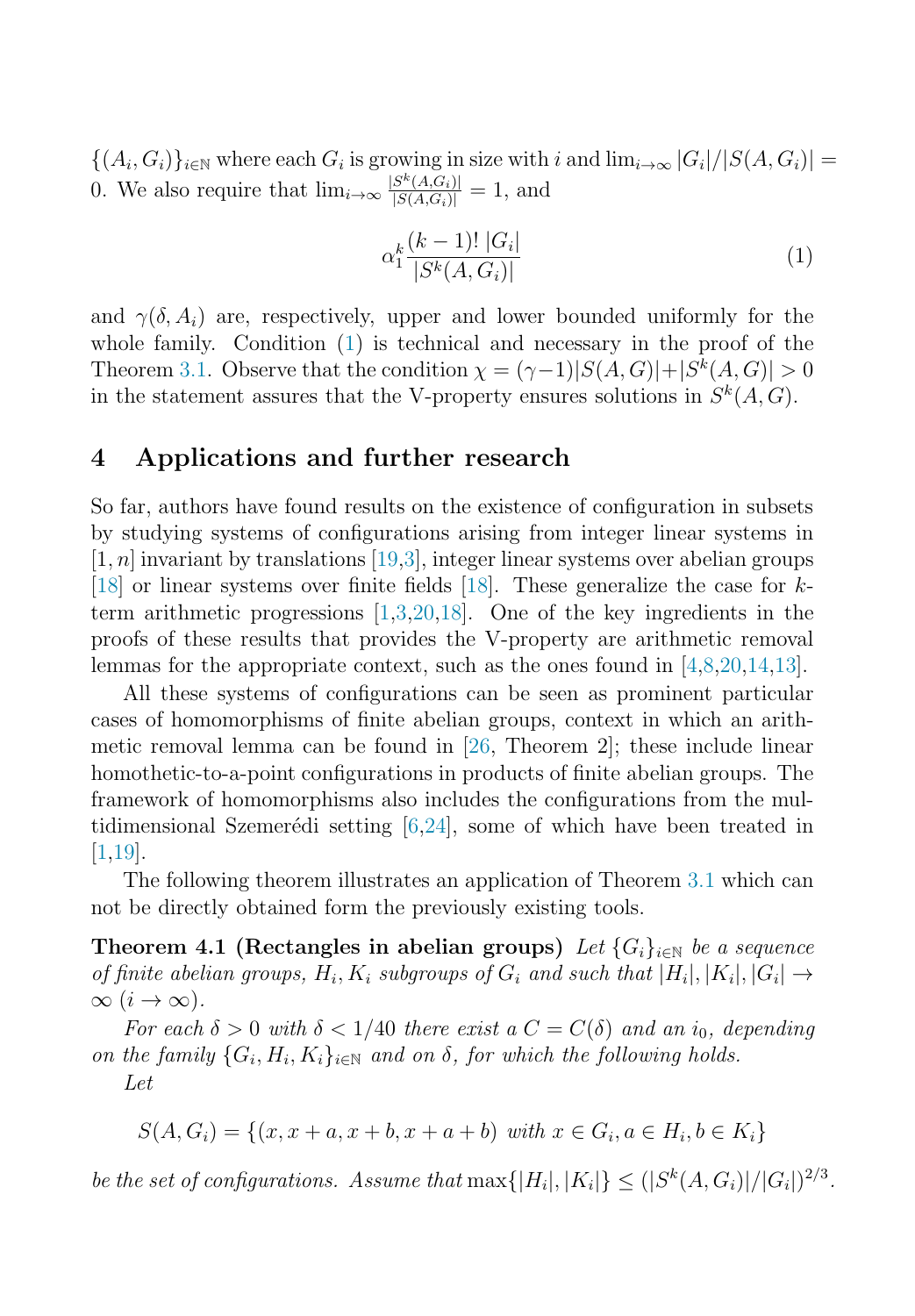For each  $i > i_0$  the number of sets free of configurations in  $S^k(A, G)$  and with cardinality t such that

$$
t > \frac{C}{\delta} \left( \frac{|G_i|^4}{|S^k(A, G_i)|} \right)^{1/3}
$$

is bounded from above by  $\binom{2\delta|G_i|}{t}$ .

When  $G_i = \mathbb{Z}_i^2$ ,  $H_i = \mathbb{Z}_i \times \{0\}$ ,  $K_i = \{0\} \times \mathbb{Z}_i$ , then the bound on the size t in Theorem [4.1](#page-5-2) is, for i large enough,  $t > C''i^{4/3}$ . The configurations described in Theorem [4.1](#page-5-2) correspond to the edge set of a  $C_4$ -bipartite graph, the extremal value of which is  $\approx i^{3/2}$  as proved in Füredi and Hajnal [\[5\]](#page-7-13). This shows that there is a wide range of values of  $t$  to which Theorem [4.1](#page-5-2) gives a meaningful bound. More generally, we can consider larger configurations whose bounds for the configuration–free sets are connected to the Zarankiewicz problem [\[5](#page-7-13)[,11\]](#page-7-14).

Other similar configurations that can be treated are the following ones. Let G be a finite abelian group,  $G_1$  a subgroup of G and  $\phi: G_1 \to G$  an injective group homomorphism with  $a \neq \pm \phi(a)$  for each  $a \in G_1$ . The configuration set is the "slanted squares"  $\{x, x + a, x + \phi(a), x + a + \phi(a) : x \in G, a \in G_1\}.$ 

The same framework of Theorem [3.1](#page-4-0) applies to count the number of solution–free sets of equations of the form  $x_1 \cdot \cdots \cdot x_k = 1$  in finite non-necessarily abelian groups by using the results in [\[12\]](#page-7-7).

Another important application of Theorem [3.1](#page-4-0) combined with the removal lemma for group homomorphisms is the study of threshold functions for analogues of combinatorial theorems holding in random subsets. More precisely, for given  $\delta > 0$  and a system of configurations  $(A, G)$ , we say that a set  $B \subseteq G$  has the  $(\delta, A, G)$ -Property if for all subset  $B' \subset B$ ,  $|B'| \geq \delta |B|$  $B' \cap S(A, G) \neq \emptyset$ . We can study the previous property in the following random model: fix a probability p (that may depend on  $|G|$ ), and consider the binomial random set  $B_p$  built by choosing independently each element of G with probability p. By means of the bounds given by Theorem [3.1](#page-4-0) we can obtain estimates for the threshold value for p with respect to the  $(\delta, A, G)$ -Property. These results are in the line of  $(19,$  Theorem 2.2;2.3;2.4 (see also  $(2)$ ).

All these applications are described in the forthcoming paper [\[16\]](#page-8-10).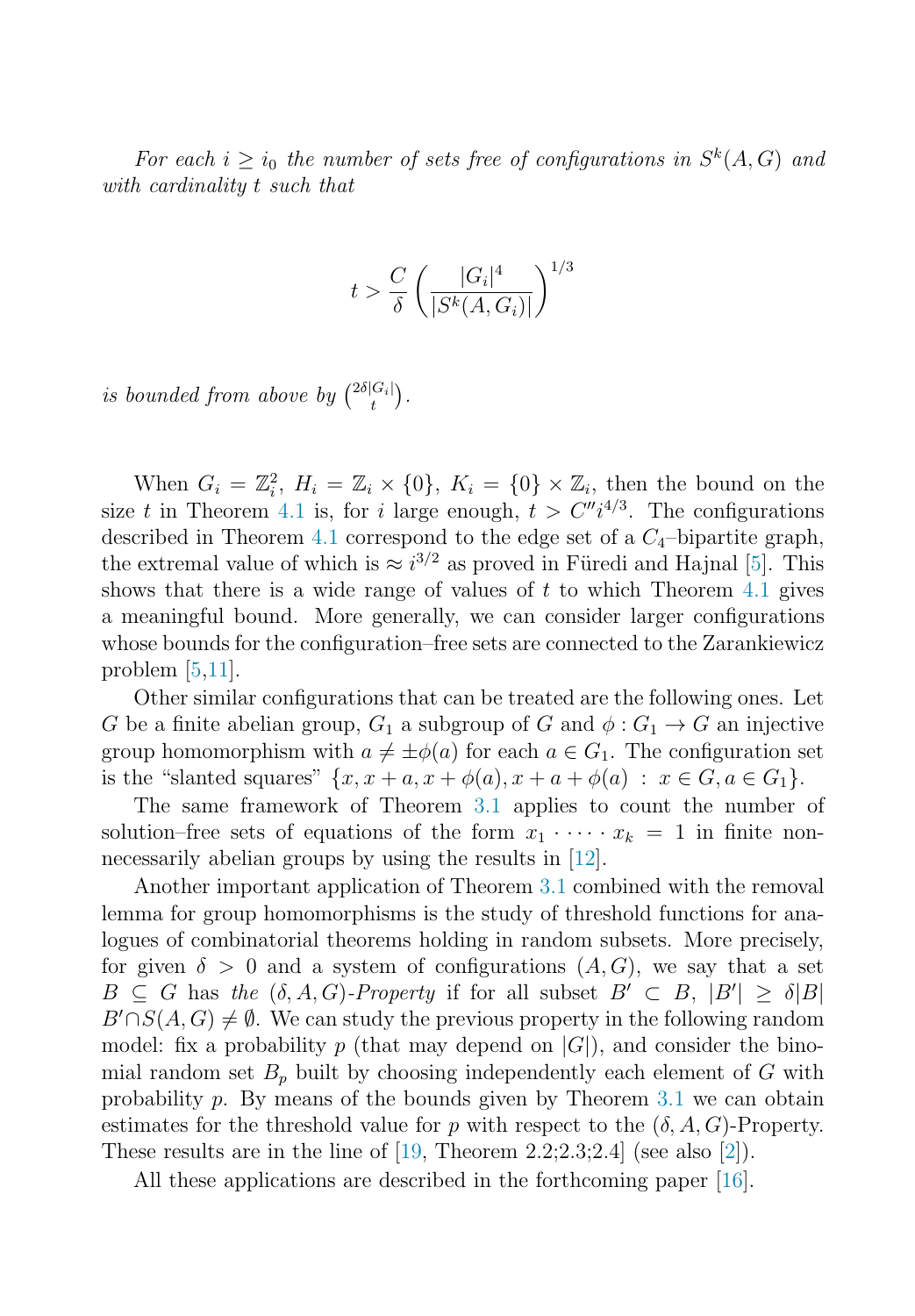## <span id="page-7-3"></span><span id="page-7-0"></span>References

- <span id="page-7-2"></span>[1] Balogh, J., R. Morris and W. Samotij, *Independent sets in hypergraphs*, to appear at *Journal of the American Mathematical Society*.
- <span id="page-7-11"></span>[2] Conlon, D., *Combinatorial theorems relative to a random set*, to appear at *Proceedings of the International Congress of Mathematicians 2014.* Available on-line at *arXiv:1404.3324*.
- <span id="page-7-13"></span>[3] Conlon, D. and W. Gowers, *Combinatorial theorems in sparse random sets*, submitted. Available on-line at *arXiv:1011.4310v1*.
- <span id="page-7-12"></span>[4] Frankl, P. and V. R¨odl, *Extremal problems on set systems*, Random Structures Algorithms 20 (2002), pp. 131–164.
- <span id="page-7-9"></span>[5] Füredi, Z. and P. Hajnal, *Davenport-Schinzel theory of matrices*, Discrete Math. 103 (1992), pp. 233–251.
- <span id="page-7-5"></span>[6] Furstenberg, H., *Ergodic behavior of diagonal measures and a theorem of Szemer´edi on arithmetic progressions*, J. Analyse Math. 31 (1977), pp. 204– 256.
- <span id="page-7-4"></span>[7] Furstenberg, H. and Y. Katznelson, *An ergodic szemer´edi theorem for commuting transformations*, J. Anal. Math. 34 (1978), pp. 275–291 (1979).
- <span id="page-7-1"></span>[8] Green, B., *A Szemerédi-type regularity lemma in abelian groups, with applications*, Geom. Funct. Anal. 15 (2005), pp. 340–376.
- <span id="page-7-14"></span>[9] Kleitman, D. J. and K. J. Winston, *On the number of graphs without 4-cycles*, Discrete Mathematics 41 (1982), pp.  $167 - 172$ .
- <span id="page-7-7"></span>[10] Kohayakawa, Y., T. Luczak and V. R¨odl, *Arithmetic progressions of length three in subsets of a random set*, Acta Arith. 75 (1996), pp. 133–163.
- <span id="page-7-6"></span>[11] K¨ovari, T., V. T. S´os and P. Tur´an, *On a problem of K. Zarankiewicz*, Colloquium Math. 3 (1954), pp. 50–57.
- <span id="page-7-8"></span>[12] Kr´al, D., O. Serra and L. Vena, *A combinatorial proof of the removal lemma for groups*, J. Combin. Theory Ser. A 116 (2009), pp. 971–978.
- <span id="page-7-10"></span>[13] Kr´al, D., O. Serra and L. Vena, *A removal lemma for systems of linear equations over finite fields*, Israel J. Math. 187 (2012), pp. 193–207.
- [14] Kr´al, D., O. Serra and L. Vena, *On the removal lemma for linear systems over abelian groups*, European J. Combin. 34 (2013), pp. 248–259.
- [15] Roth, K. F., *On certain sets of integers*, J. London Math. Soc. 28 (1953), pp. 104–109.